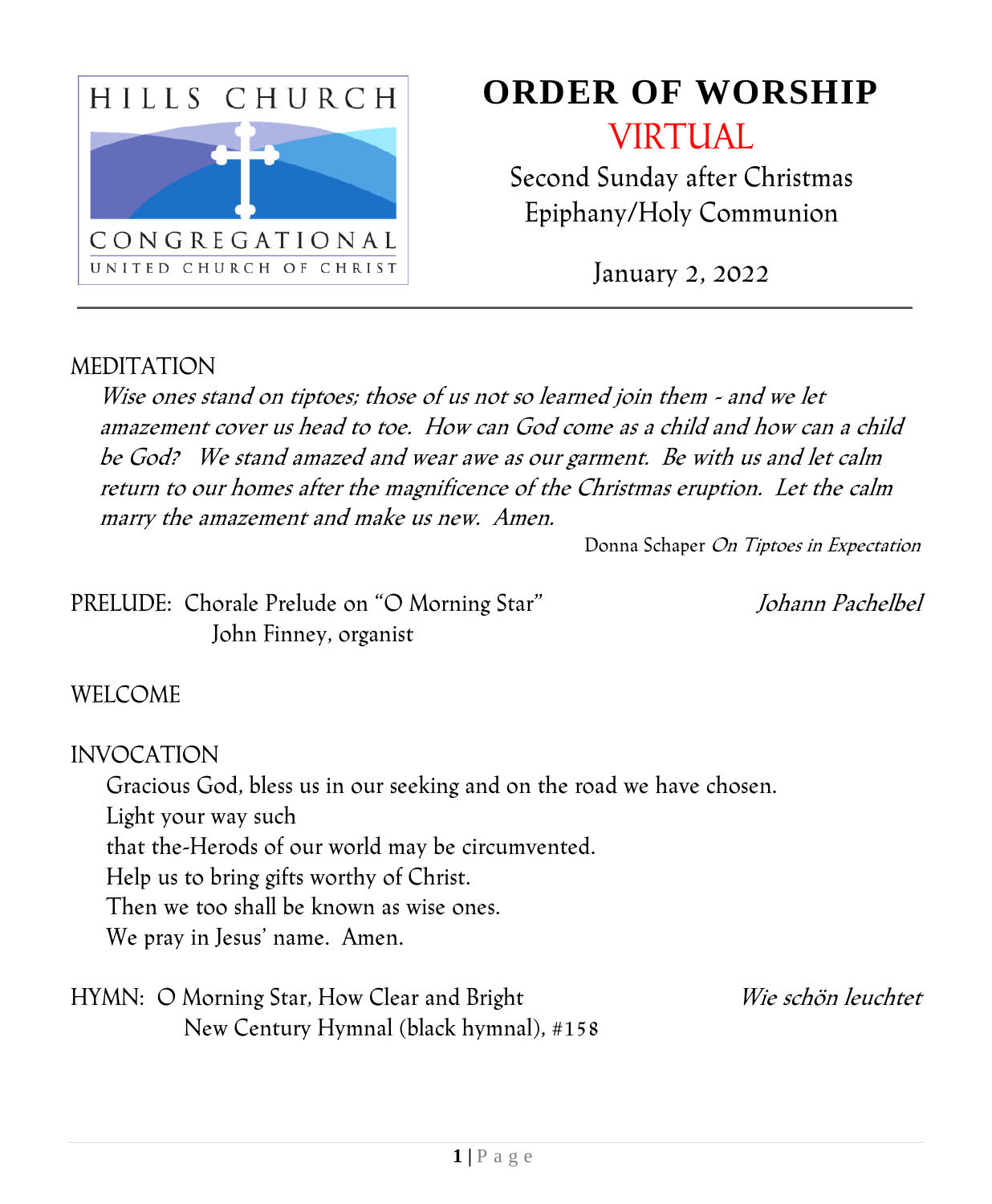PRAYER OF CONFESSION and ASSURANCE OF PARDON

- One: As the glory of God shines around us, unfaithfulness is revealed. May our confession express our desire to change.
- All: God of perfect light, lead us as we proceed through life. Forgive us when like Herod, selfish ambition makes us willing to hurt others. Forgive us when, unlike the magi, we refuse to follow the light you give us. Shine in our lives though the light of your Christ, in whose name we pray. Amen.

–silent confession–

One: Stars by which God would lead us still shine. The grace of God still comes to us to forgive and accept. Be assured: the light of God shines in you and through you. Thanks be to God. Amen.

#### SUMMARY OF THE LAW

#### GLORIA Gloria

### Come to Bethlehem and see, Christ whose birth the angels sing; Come adore on bended knee, God, our world now entering. Gloria in excelsis Deo! Gloria in excelsis Deo!

GOSPEL LESSON: Matthew 2:1-12, NSRV Reader: Frank Hays The adoration of the Magi foreshadows the adoration of Jesus by the church as service rather than privilege. The way of Christ is from the beginning concerned with the poor and the outcast.

In the time of King Herod, after Jesus was born in Bethlehem of Judea, wise men from the East came to Jerusalem, asking, "Where is the child who has been born king of the Jews? For we observed his star at its rising, and have come to pay him homage." When King Herod heard this, he was frightened, and all Jerusalem with him; and calling together all the chief priests and scribes of the people, he inquired of them where the Messiah was to be born. They told him, "In Bethlehem of Judea; for so it has been written by the prophet: 'And you, Bethlehem, in the land of Judah, are by no means least among the rulers of Judah; for from you shall come a ruler who is to shepherd my people Israel.'" Then Herod secretly called for the wise men and learned from them the exact time when the star had appeared. Then he sent them to Bethlehem, saying, "Go and search diligently for the child; and when you have found him, bring me word so that I may also go and pay him homage." When they had heard the king, they set out; and there, ahead of them, went the star that they had seen at its rising, until it stopped over the place where the child was.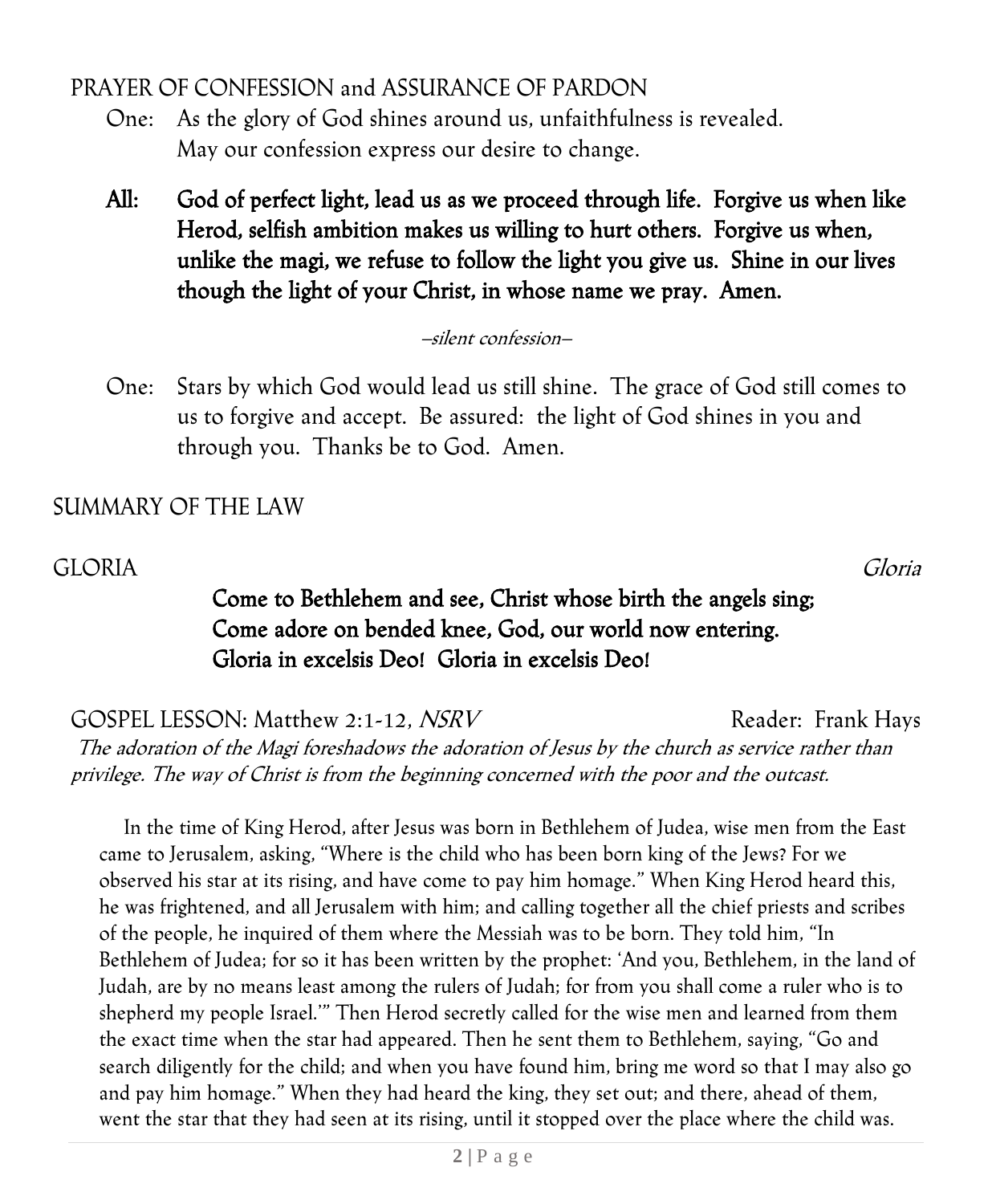When they saw that the star had stopped, they were overwhelmed with joy. On entering the house, they saw the child with Mary his mother; and they knelt down and paid him homage. Then, opening their treasure chests, they offered him gifts of gold, frankincense, and myrrh. And having been warned in a dream not to return to Herod, they left for their own country by another road.

Reader: For the Word of God in scripture, among us, and within us. People: Thanks be to God.

SERMON: "The Guests Keep Coming" Jill Edens

SOLO: The Three Kings Peter Cornelius Shannon Lebrón, mezzo-soprano

PRAYER CONCERNS & CELEBRATIONS

SILENT PRAYER

#### PASTORAL PRAYER AND OUR LORD'S PRAYER

Our Father, who art in heaven, hallowed be thy name. Thy kingdom come. Thy will be done on earth as it is in heaven. Give us this day our daily bread. And forgive us our debts, as we forgive our debtors. And lead us not into temptation, but deliver us from evil. For thine is the kingdom, and the power, and the glory, forever. Amen.

ANNOUNCEMENTS AND OFFERING

SERVICE OF COMMUNION Rev. Judy Swahnberg

**BENEDICTION** 

POSTLUDE: Toccata on "O Morning Star" Dietrich Buxtehude John Finney, organist

Permission to podcast/stream music in this service obtained from ONE LICENSE, License #A-737581.